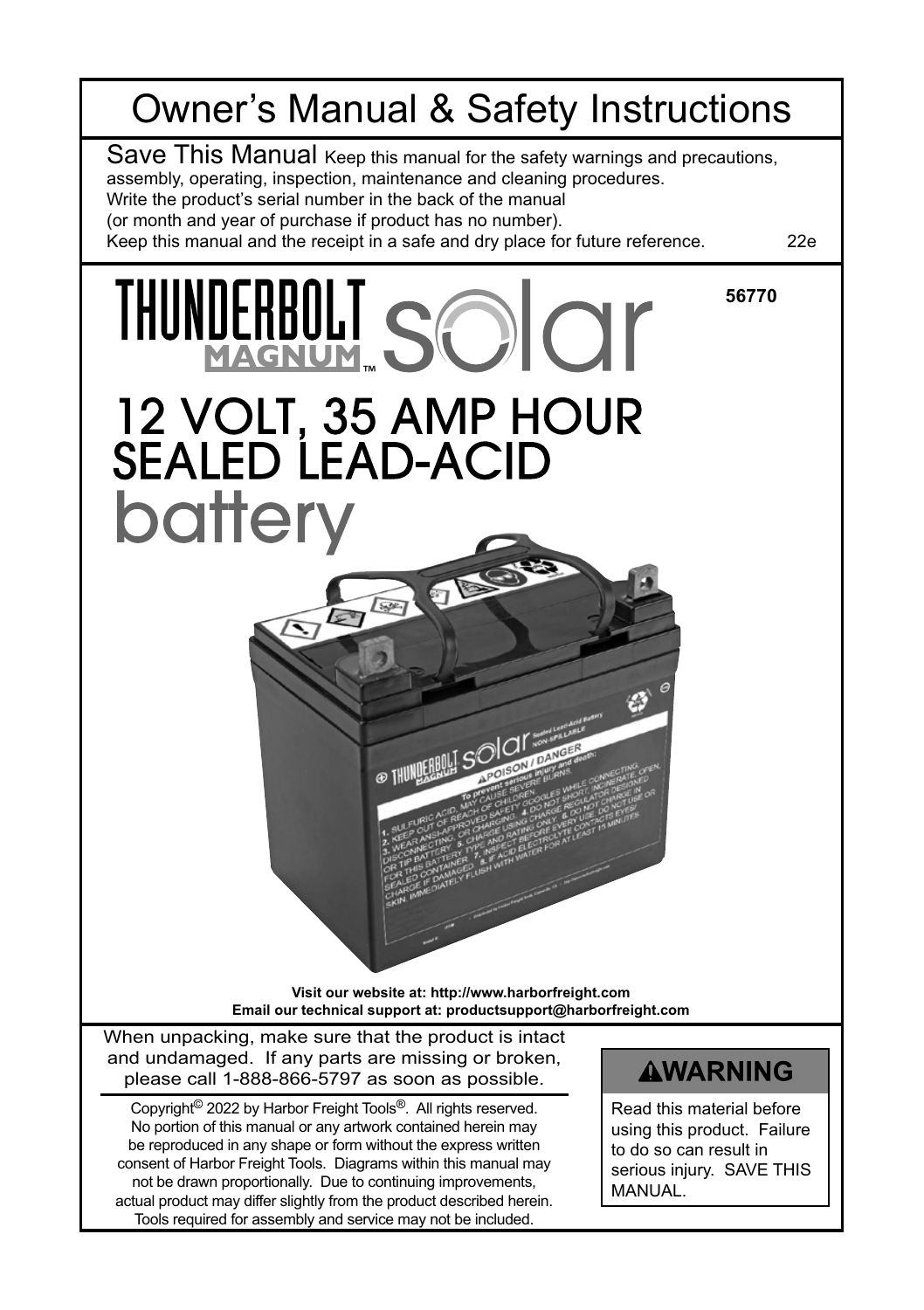# **IMPORTANT SAFETY INFORMATION**

### **POISON! To prevent serious injury and death:**

- 1. SULFURIC ACID, MAY CAUSE SEVERE BURNS.
- 2. KEEP OUT OF REACH OF CHILDREN.
- 3. WEAR ANSI-APPROVED SAFETY GOGGLES WHILE CONNECTING. DISCONNECTING, OR CHARGING.
- 4. DO NOT SHORT, INCINERATE, OPEN, OR TIP BATTERY.
- 5. CHARGE USING CHARGE REGULATOR DESIGNED FOR THIS BATTERY TYPE AND RATING ONLY.
- 6. DO NOT CHARGE IN SEALED CONTAINER.
- 7. INSPECT BEFORE EVERY USE; DO NOT USE OR CHARGE IF DAMAGED.
- 8. IF ACID ELECTROLYTE CONTACTS EYES/SKIN, IMMEDIATELY FLUSH WITH WATER FOR AT LEAST 15 MINUTES.
- 9. LEAD BATTERY MUST BE RECYCLED.
- 10. Avoid over-discharge and deep discharge.
- 11. VENTILATE WHEN CHARGING AND DURING USE.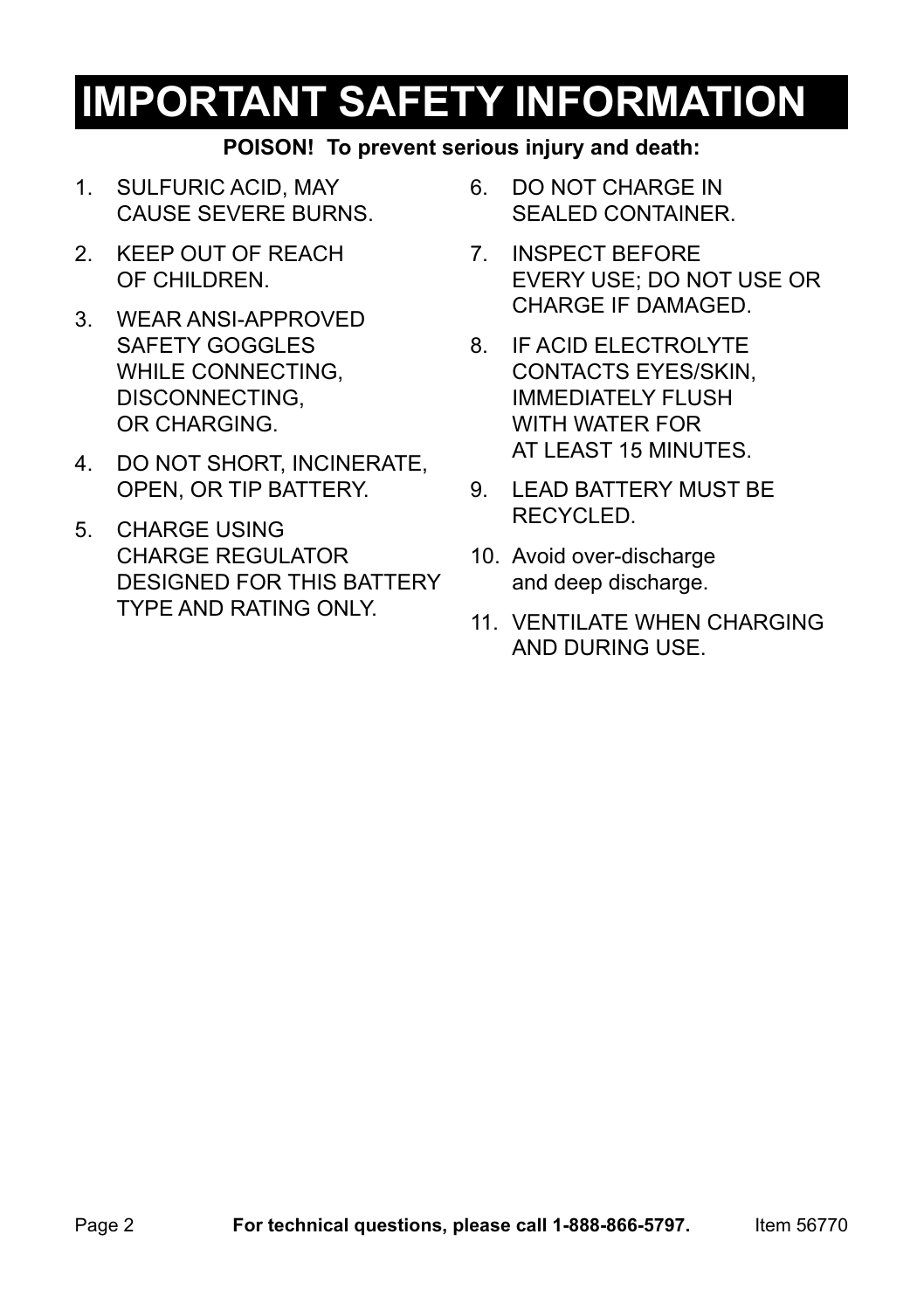## **Charging Instructions**

**IMPORTANT:** Battery condition and charge amperage must be monitored while charging to prevent battery damage.

**WARNING! TO PREVENT SERIOUS INJURY: Only use a charger designed for this specific type of battery: Sealed 12V, 35Ah, AGM, Lead-acid battery. Other chargers may damage the battery and lead to fire and other hazards.**

**Note:** This Battery is factory charged. That initial charge should last about 3 months.

- 1. If the Battery is less than 3 months old, give it a supplementary charge before first use. **Be careful not to overcharge the battery.**
- 2. If the Battery is more than 3 months old, charge it fully before first use.
- 3. Stop charging when the amperage remains stable for 3 hours.
- 4. If the Battery is going to be stored, attach it to an automatic float charger designed for this battery type and capacity: Sealed 12V, 35Ah, AGM, Lead-acid battery.

#### **Connection Instructions**

**CAUTION! To prevent injury and burns from short circuit, remove watches and jewelry before connection.**

- 1. Use Nuts and Bolts to attach cables to Terminals, and tighten securely.
- 2. **Avoid Battery damage DO NOT OVERTIGHTEN.**

#### **Record Product's Serial Number Here:**

**Note:** If product has no serial number, record month and year of purchase instead.

**Note:** Replacement parts are not avaliable. Reference UPC 792363567701.

Item 56770 **For technical questions, please call 1-888-866-5797.** Page 3